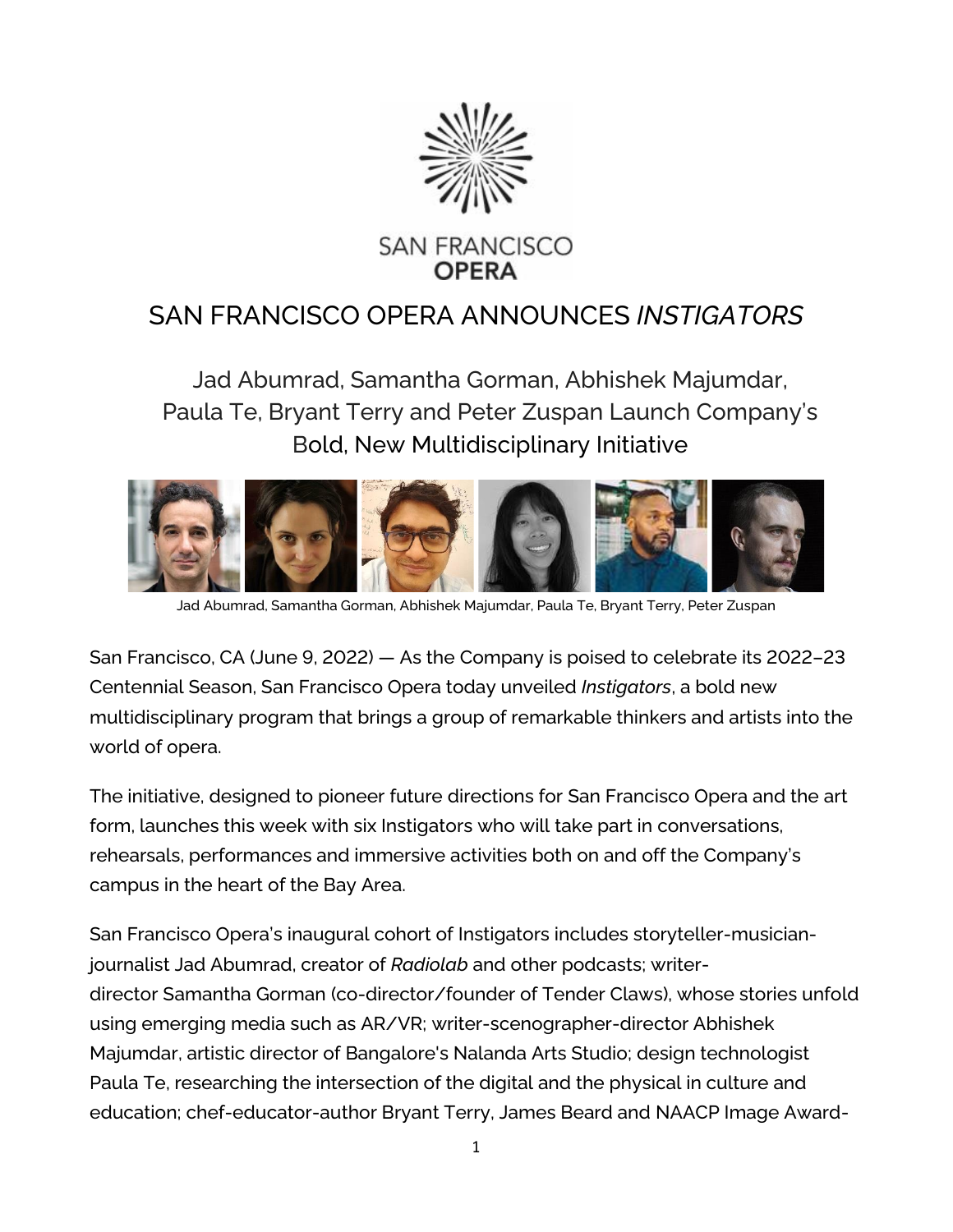winning activist; and architect-designer-software engineer Peter Zuspan of Bureau V, a queer architecture and design studio.

Over the course of a one- or two-year relationship with the Company, the Instigators will immerse themselves in the art form, exchanging knowledge, experience and creative ideas with the San Francisco Opera community, tapping the Company's resources and developing new approaches around the future of opera.

Each Instigator, based on their individual artistic practice and expertise, will pursue an avenue of inquiry in a lab-like framework, supported by the Company. In identifying, exploring and developing ideas, their work may take many forms, from research and experiments to workshops and presentations, with the ultimate goal of bringing new perspectives and innovations to the art form.

San Francisco Opera General Director Matthew Shilvock said: "As we begin San Francisco Opera's second century, I'm thrilled to welcome the Instigators into our artistic family. Creativity is in this Company's DNA, and this bold initiative will allow us to surge forward with a group of innovators leading our R&D lab. Just as they push the boundaries of their own diverse disciplines, they will bring their rigor, intelligence and curiosity to opera. They will help us to envision future directions for our opera community and art form—ones we can't even imagine at this moment. The donors to our Creative Edge Fund believe in the vital importance of exploration and risk, and I'm so grateful for their partnership as we embark on this new chapter."

During this inaugural week of the program, the Instigators will have the opportunity to meet artists, observe musical, technical and production preparation and techniques, and explore ideas with key leadership, artistic and production personnel. In addition to activities on the War Memorial campus, the Instigators will travel to the Institute for the Future in Palo Alto to meet with futurists and take part in interactive work in their Emerging Media Lab.

Future convenings will follow in the fall and spring, with independent work taking place both in San Francisco and remote locations. The Company will provide updates as the inquiries unfold.

2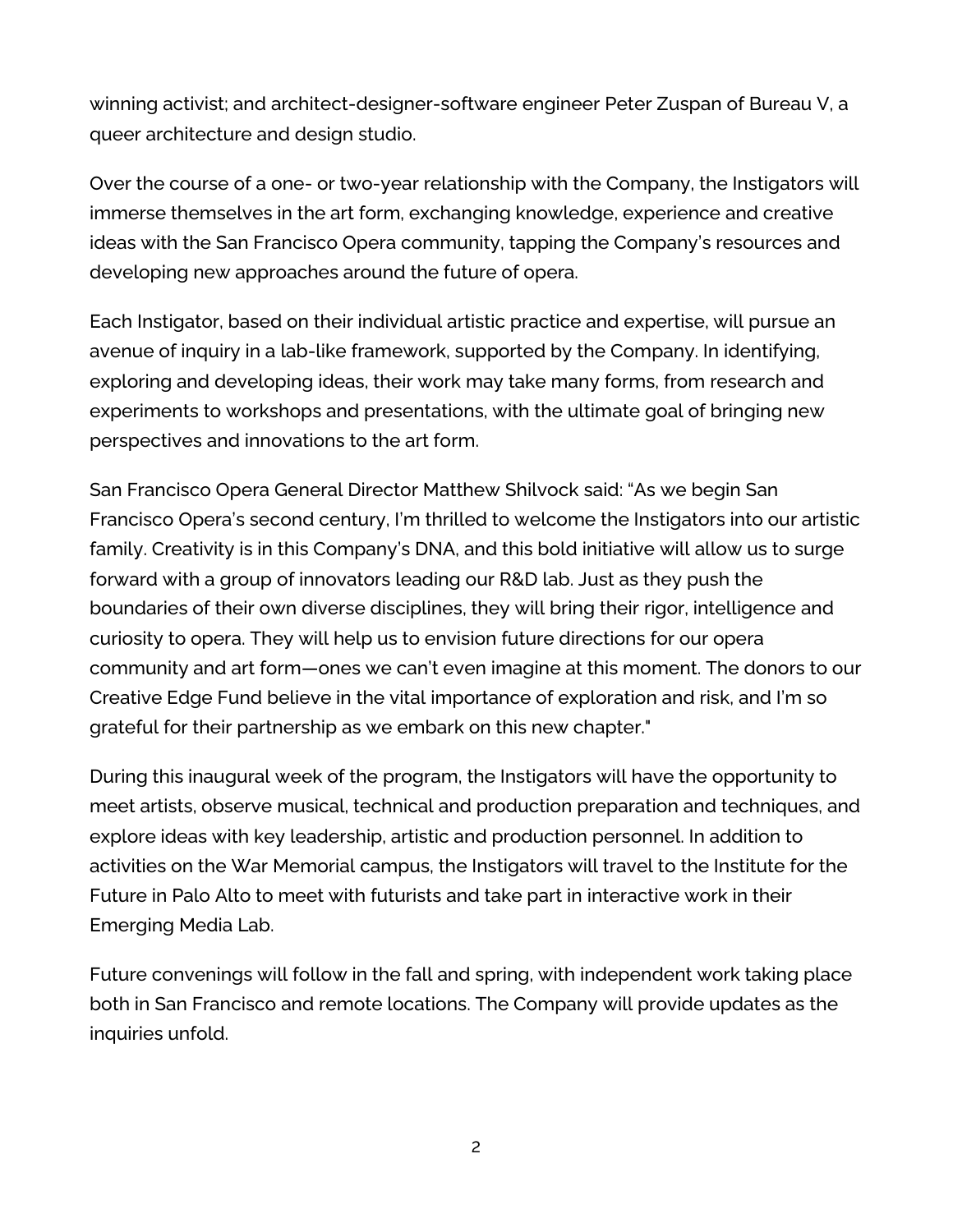

San Francisco Opera Instigators and team (front row) Jad Abumrad, Elena Park, Samantha Gorman, Paula Te, Jocelyn Clarke; (back row) Matthew Shilvock, Peter Zuspan, Lee Helms, Bryant Terry (Abishek Majumdar not pictured). Photo: Kristen Loken/San Francisco Opera

The initiative will be led by San Francisco Opera's Director of Innovation Programs, Lee Helms, *Instigators* Curator Elena Park and *Instigators* Creative Advisor Jocelyn Clarke. "We were looking for individuals doing singular and exciting work in fields outside of opera, who would bring fresh perspectives to the Company, and challenge and provoke us to dream about new pathways for the future," said Park.

"So we welcome this group of Instigators—all of whom have adventurous minds, expansive curiosities and a love for the unexpected," she continued. "Their individual paths of inquiry will enable us to learn and collaborate together, to deepen and advance our understanding of what the art form can be and to broaden our community of artists and audiences—creating an even more vibrant future for opera."

Learn more at [sfopera.com/instigators.](https://www.sfopera.com/instigators) For more information about San Francisco Opera's 2022–23 Centennial Season, visit [sfopera.com/100.](https://www.sfopera.com/100)

*Instigators* is one of San Francisco Opera's many Innovation Programs made possible, in part, by the Creative Edge Fund with major support from Carol and Dixon Doll, Peter Fenton and Kate Greer, and Bob Ellis.

Innovation Program sponsorships are available. If interested in learning more or making a gift, please contact San Francisco Opera Chief Philanthropy Officer Lisa Bury at [lbury@sfopera.com](mailto:lbury@sfopera.com) or (415) 551-6226.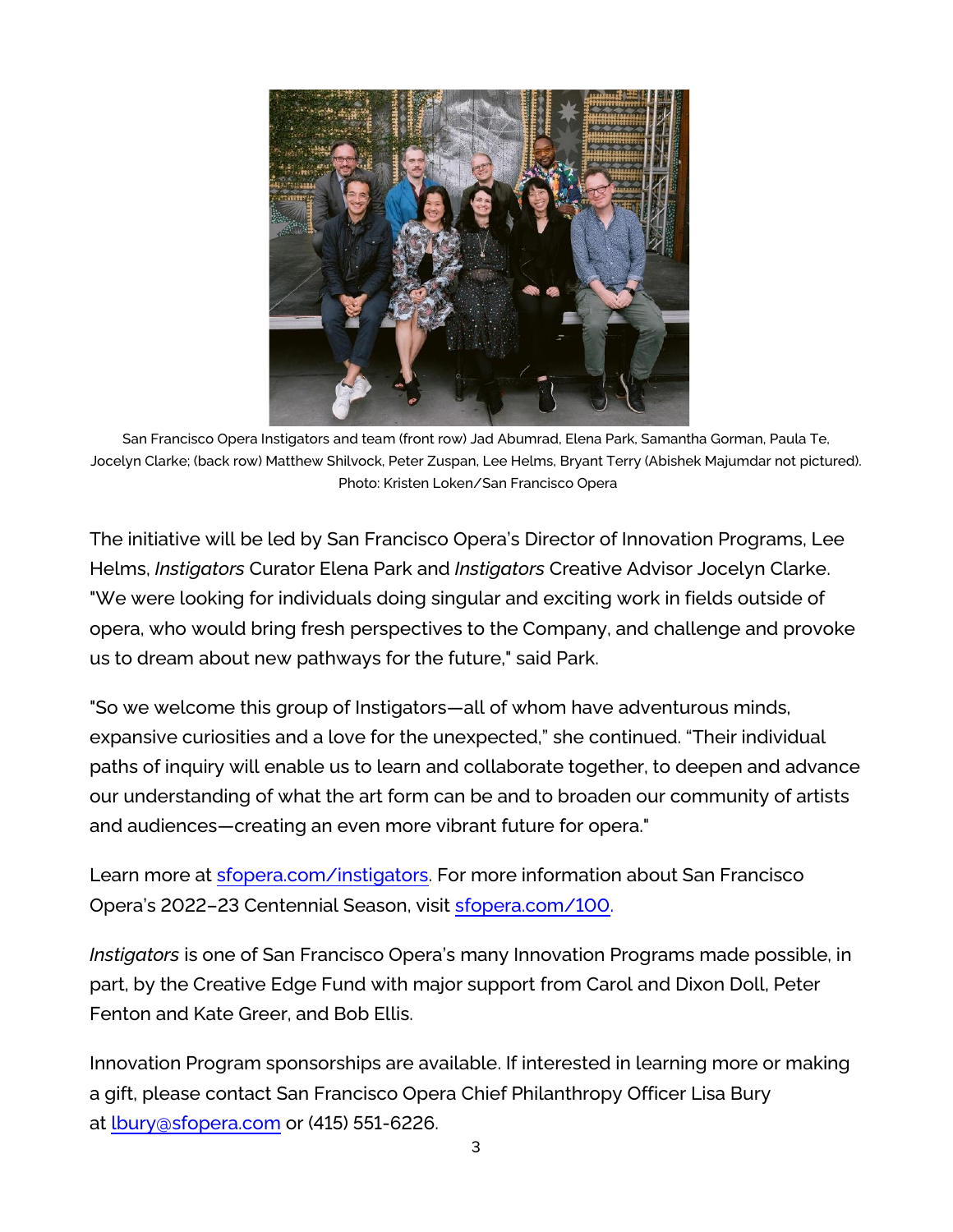San Francisco Opera is sponsored, in part, by Jerome L. and Thao N. Dodson, The Dolby Family, Carol and Dixon Doll, Bertie Bialek Elliott, Peter Fenton and Kate Greer, Keith and Priscilla Geeslin, Gordon Getty, John A. and Cynthia Fry Gunn, Burgess and Elizabeth Jamieson, Franklin and Catherine Johnson, Edmund W. and Jeannik Méquet Littlefield Fund, Steven M. Menzies, Bernard and Barbro Osher, Jan Shrem and Maria Manetti Shrem, Dianne and Tad Taube, Phyllis C. Wattis Endowment Funds, Diane B. Wilsey, and Barbara A. Wolfe.

Yamaha is the official piano of San Francisco Opera.

San Francisco Opera is supported, in part, by a grant from Grants for the Arts.



OFFICIAL AIRLINE



San Francisco Opera is a member of



# # # #

Instigator biographies are attached; photos are available at [sfopera.com/press.](https://www.sfopera.com/press)

For further press information, please contact San Francisco Opera Communications: Julia Inouye (415) 565-6430 / [jinouye@sfopera.com](mailto:jinouye@sfopera.com) Jeffery McMillan (415) 565-6451 / [jmcmillan@sfopera.com](mailto:jmcmillan@sfopera.com) Teresa Concepcion (415) 565-6470 / [tconcepcion@sfopera.com](mailto:tconcepcion@sfopera.com)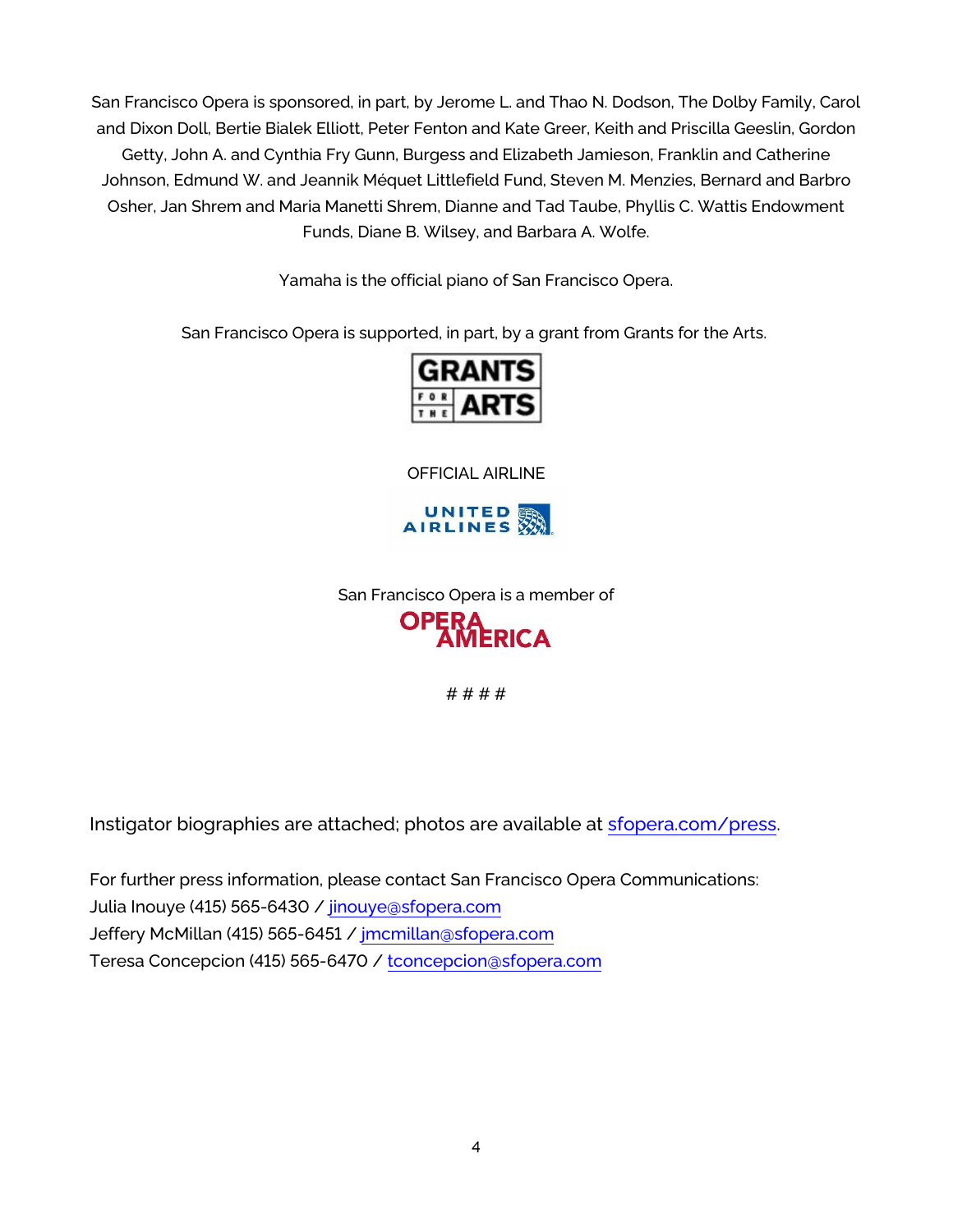

## **INSTIGATORS**

- Storyteller-musician-journalist Jad Abumrad, creator of *Radiolab* and other podcasts.
- Writer-director Samantha Gorman (co-director/founder of Tender Claws), whose stories unfold using emerging media such as AR/VR.
- Writer-scenographer-director Abhishek Majumdar, artistic director of Bangalore's Nalanda Arts Studio.
- Design technologist Paula Te, researching the intersection of the digital and the physical in culture and education.
- Chef-educator-author Bryant Terry, James Beard & NAACP Image Award-winning activist.
- Architect-designer-software engineer Peter Zuspan of Bureau V, a queer architecture and design studio.



Jad Abumrad is the creator of *Radiolab*, *More Perfect*, *Dolly Parton's America* and the *Vanishing of Harry Pace*, which collectively are downloaded over 120 million times a year. He has been called a "master of the radio craft" for his unique ability to combine cutting edge sounddesign, cinematic storytelling and a personal approach to explaining

complex topics, from the stochasticity of tumor cells to the mathematics of morality.

Jad studied creative writing and music composition at Oberlin College in Ohio. He composed much of the music for *Radiolab* and in the past has composed music for film, theater and dance. Jad has received three Peabody Awards, the highest honor in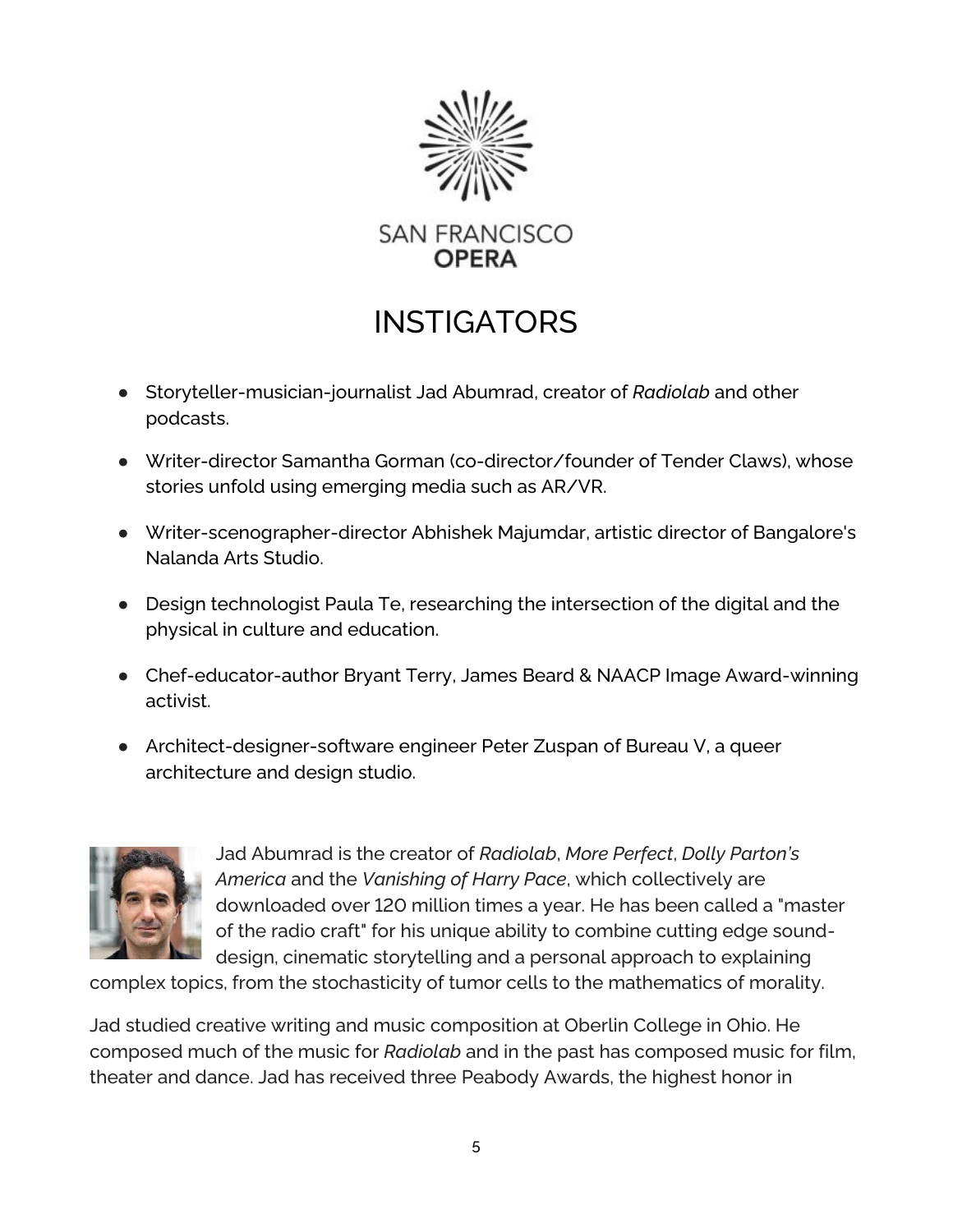broadcasting and two DuPont Awards. In 2011, he received the prestigious MacArthur "Genius" Fellowship. He is a Distinguished Professor of Research at Vanderbilt University.



Samantha Gorman is the co-director/founder of Tender Claws, a game, art and tech studio that walks the line between art/innovation and entertainment. She specializes in writing for interactive media and performance/theater across genres including expanded cinema, games and virtual reality. Through her research and experience, Samantha has

developed a methodology for hybrid long-form VR and remote immersive theater games with live performers inhabiting the world, as seen in *The Under Presents* (VR and Immersive Theater hybrid with live, remote cast) and *Tempest* (live ticketed remote adaption in VR). She is known for projects that make critical, creative interventions in form while also functioning as entertainment and providing R&D for emerging platforms and partnerships, including *PRY* (hybrid ios game/film/novella), *Virtual Virtual Reality* and *Virtual Virtual Reality 2* (VR narrative satire games) and *Tendar* (AR virtual pet with computer vision and machine learning). Her narratives often center on speculative design futures; to this end, the close marriage of critical narrative and interaction mechanics is meant to foster a reflective/informed viewership of the technology being consumed.

As an academic, Samantha studies the history of Immersive Media. She is an Assistant Professor of Video Games, Art and Theater at Northeastern University and holds a BA/MFA from Brown University in Literary Arts and a PhD. from Cinematic Arts at USC in Media Arts + Practice.



Abhishek Majumdar is a playwright, scenographer, essayist and director. He is the artistic director of Nalanda Arts Studio, a Bangalore-based theater company that focuses on making new work in multiple Indian languages and is invested in collaborations with other Asian and African artists. He is also the creative producer at New Voices Arts Project and

Visiting Associate Professor at New York University in Abu Dhabi. His work has been performed in festivals and theaters around the world and translated into several languages. He is the recipient of the International Theatermakers Award 2021 by Playwrights Realm New York and the Segal Center Award for Civic Engagement in the Arts 2021. His book, *Theatre across borders*, which is part of Bloomsbury's Theatre Makers series, is about to be published in 2022. His first film, *Water Station*, an adaptation of the eponymous play by Ota Shogo, is to be released in 2022 by the New York University Abu Dhabi Arts Center and was created as part of the New York University Abu Dhabi Theater Program. He is currently creating new work for Royal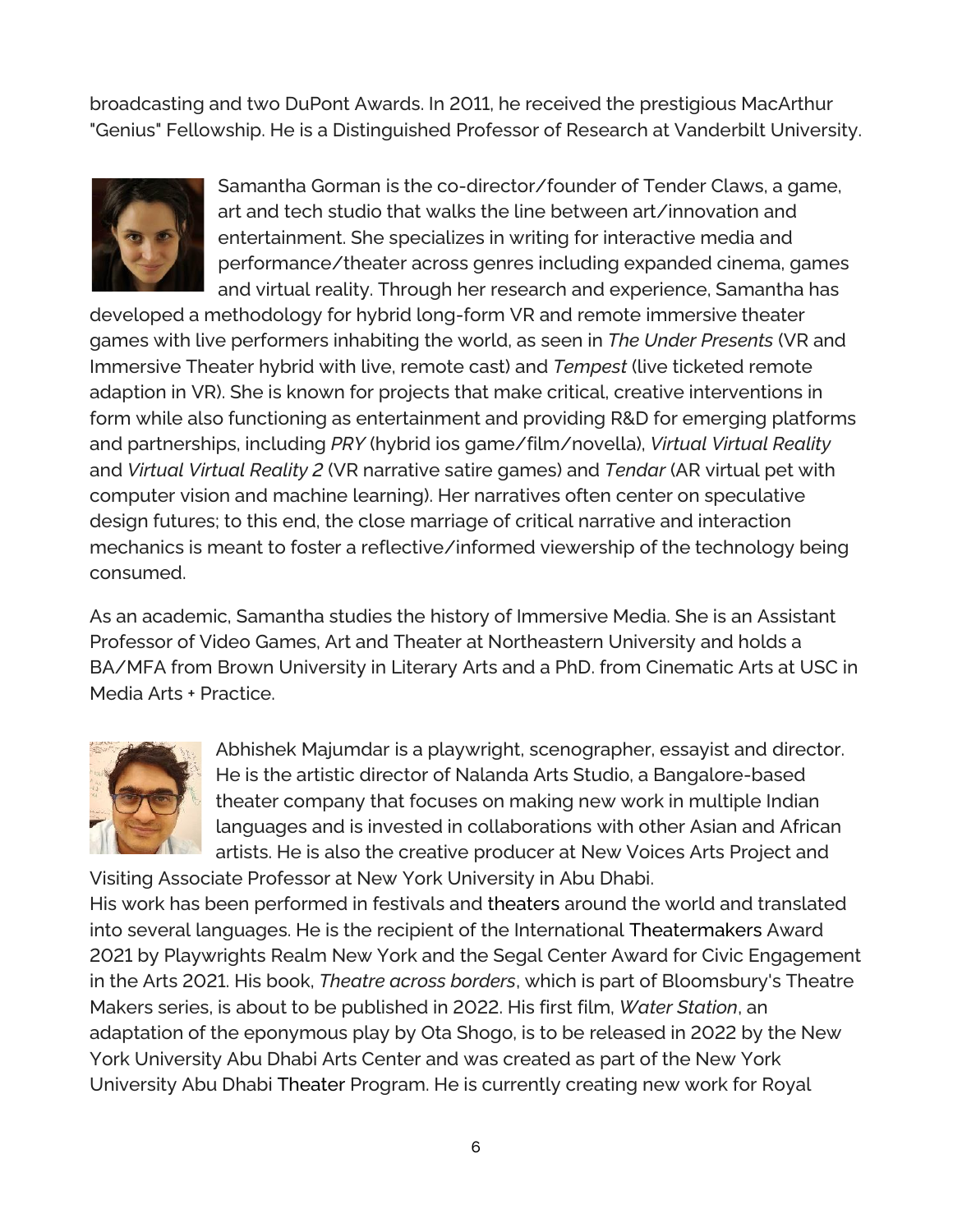Court Theatre London, PlayCo New York, Bloomsbury International, Tibet Theater, and Nalanda Arts Studio to name a few.



Paula Te is an interface designer and researcher focused on the intersection of crafting, learning and culture. She explores interactive artifacts and environments at the intersection of the digital and physical that push beyond the boundaries of the norms and explore alternative visions of the future. Her practice centers community and people from

diverse backgrounds, welcoming folks to co-create and contribute their vision of the future, allowing for multiplicities of experiences to unfold.

She was previously a researcher at Dynamicland, investigating a new computational medium woven into physical space, and prior to that was an interaction designer at Xerox PARC. Her work on digital fabrication and interfaces has been featured in Ars Electronica, SIGCHI Interaction Design & Children and Eyeo Festival.

She is a collaborator on [a-forest-of-frames.net,](https://protect-us.mimecast.com/s/wkmVCxkmq6U558LtYinrd?domain=a-forest-of-frames.net) a series of interface explorations made by women and BIPOC, and at [50years.today,](https://protect-us.mimecast.com/s/gqVICwpl90UEE6vSq-R7i?domain=50years.today) connecting with narratives on the Chinese-Indonesian diaspora.



Bryant Terry is a James Beard and NAACP Image Award-winning chef, educator and author renowned for his activism to create a healthy, just and sustainable food system. He is the founder and editor-in-chief of 4 Color Books, an imprint of Penguin Random House and Ten Speed Press. For the 2022–23 academic year, Bryant will be an Artist Fellow at UC

Berkeley as a member of the second cohort of Abolition Democracy Fellows. Bryant's sixth book, *Black Food*, was the most critically acclaimed American cookbook published in 2021, and it won the Art of Eating Prize which is awarded annually to the year's best book about food. *San Francisco Magazine* included Bryant among 11 Smartest People in the Bay Area Food Scene, and *Fast Company* named him one of 9 People Who Are Changing the Future of Food. In regard to his work, Bryant's mentor Alice Waters says, "Bryant Terry knows that good food should be an everyday right and not a privilege."



Peter Zuspan is the principal of Bureau V Architecture (BVA). Trained as an architect, software engineer and an opera singer, Peter's work hovers between architecture, design, technology and performance. His collaborative performance and design work has been performed or exhibited at venues such as the Venice Biennale of Art, the Gwangju

Biennale, Inhotim, the Cooper Hewitt, the Storefront for Art and Architecture, and MoMA PS1.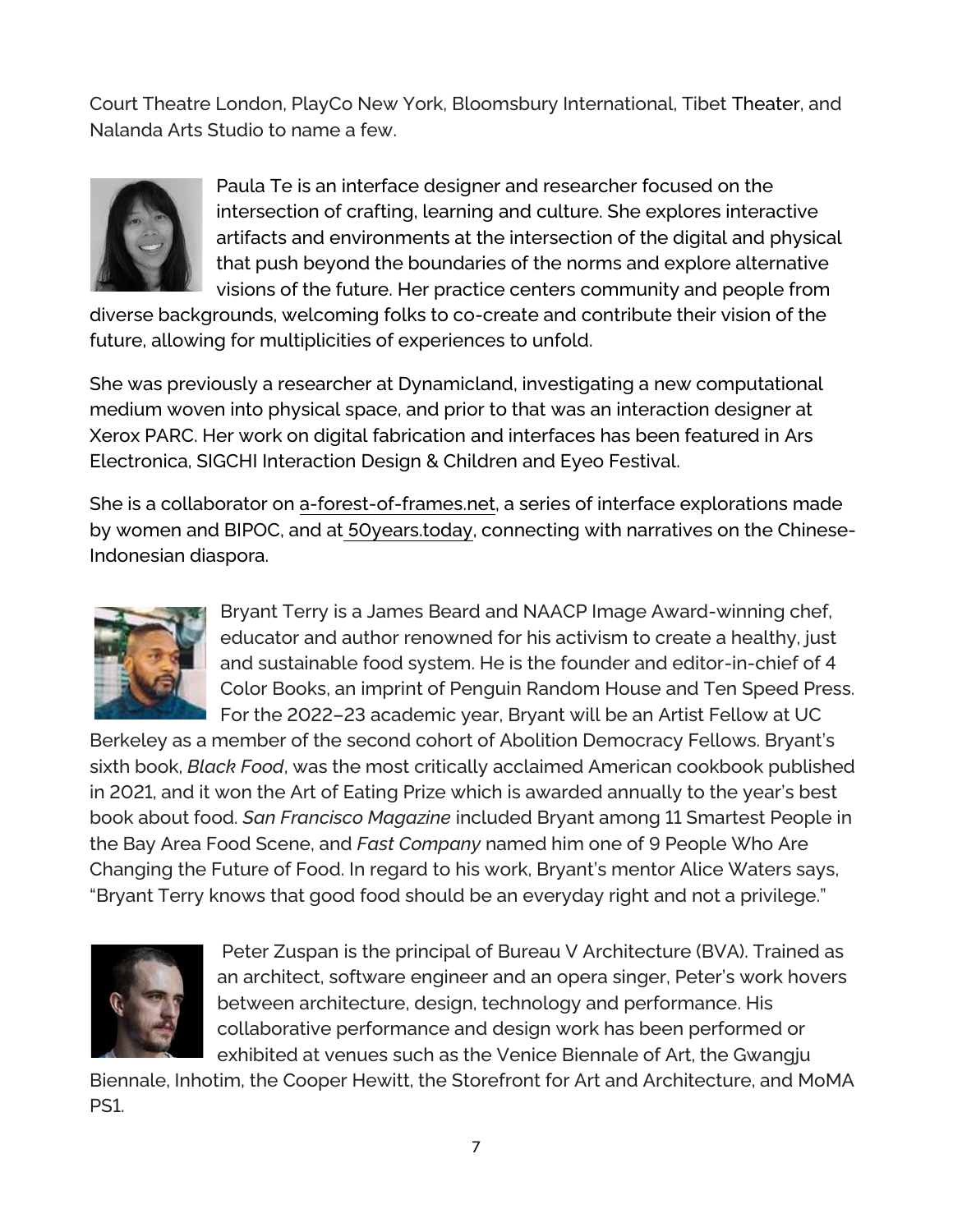BVA's work focuses on the design of architecture for the arts. BVA's design of the nonprofit chamber music hall National Sawdust has won numerous national and international awards and was hailed by the *New York Times* as "the city's most vital new music hall." The studio's recent clients range from arts entities such as Creative Time, the Goat Farm Arts Center, Chapter NY, JTT Gallery and the Brooklyn Public Library, to governmental institutions such as Miami-Dade Arts in Public Places, to artists such as Assume Vivid Astro Focus and Jason Moran.

## *INSTIGATORS* team



Lee Helms, Director of Innovation Programs, San Francisco Opera

As Director of Innovation Programs, Lee Helms leads a portfolio of initiatives inspired by San Francisco Opera's 100th season. Having started with the Company as an Assistant Stage Manager and then Production

Operations Manager, Lee was most recently Managing Director: Operations, overseeing the resident orchestra, chorus and dancer employee groups, multi-year planning and strategy, and union negotiations with the American Guild of Musical Artists and the American Federation of Musicians. Other positions have included Production Manager for the Los Angeles Philharmonic at Walt Disney Concert Hall, the Hollywood Bowl, and on tour; Associate General Manager for Theatre for a New Audience, an Off Broadway classical theater company; Company Manager for Lincoln Center Festival; as well as positions at Berkeley Repertory Theatre, Barrington Stage Company and Brevard Music Center. Lee holds a BFA from Southern Methodist University and Trinity College Dublin and is currently in the Executive MBA class of 2024 at UC Berkeley Haas School of Business.



## Elena Park, Curator

Director, producer and creative consultant Elena Park looks for ways to explore ideas and connect the worlds of arts, culture, media, technology and current affairs. With an abiding belief in equity, she seeks to uplift a

range of remarkable artists through live and digital programs, created for institutional heavyweights but also for smaller, nimble outfits with an appetite for risk-taking. Her NationalSawdust+ series taps artists such as Laurie Anderson, Nico Muhly, Caroline Shaw, Patti Smith, Esperanza Spalding and Carrie Mae Weems, and she has curated events for Guggenheim Works + Process and the Kennedy Center. Recent video directing credits include San Francisco Opera's *In Song* portrait series; the Cleveland Orchestra conducted by Dame Jane Glover; and Jake Heggie's *Intonations: Songs from the Violins of Hope* for the Cabrillo Festival. Elena has served as Executive Producer for